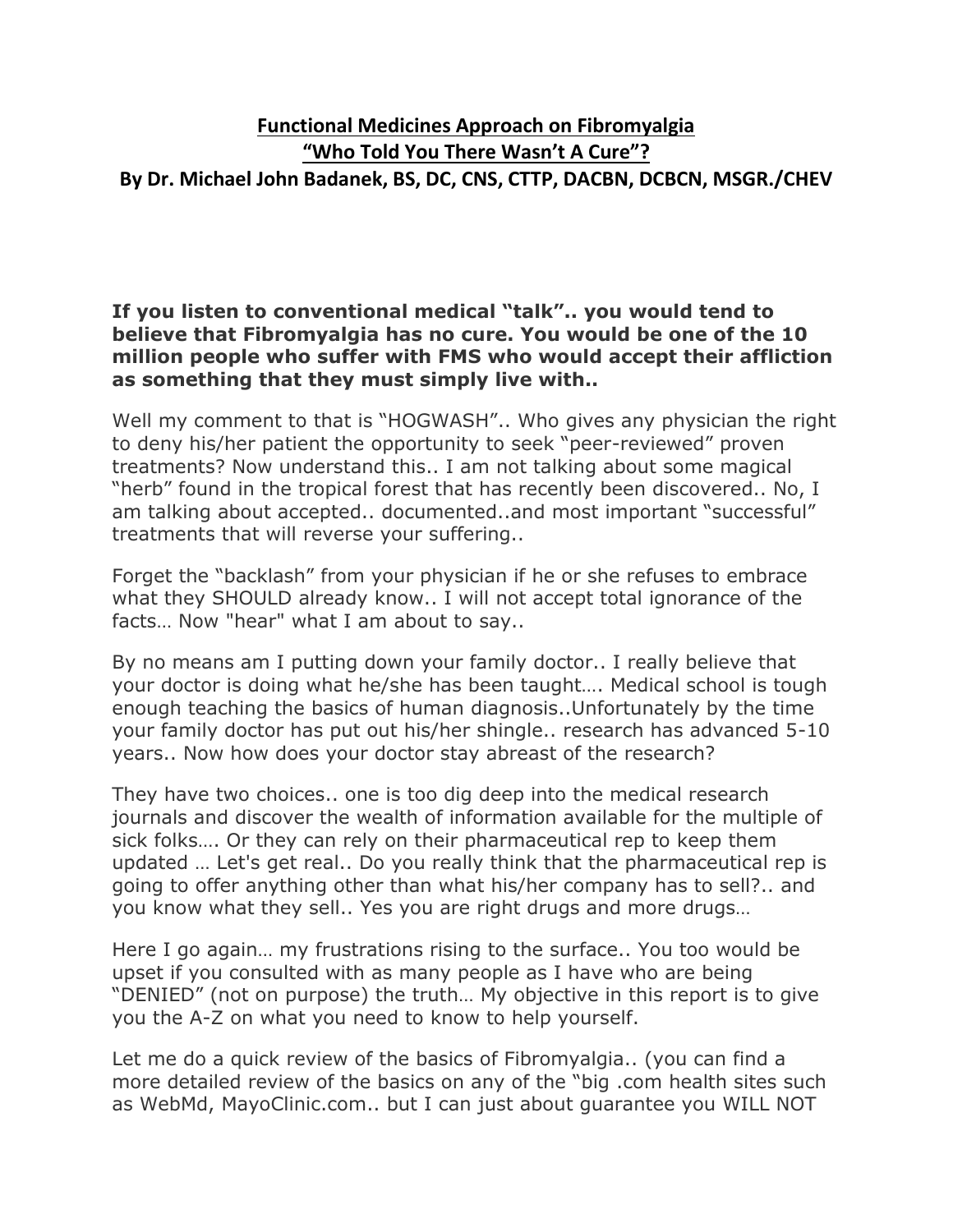find anything other than the same old.. same old.. on all these sites.. They all say the same thing and leave the reader to assume that the only treatment found in modern medicine are DRUGS.. What a shame…and can you believe they make millions… Now I subscribe to the 10 mega .com health sites and I have yet to see any of them offer the "suffering reader" an ounce of documented alternative advice… yes… yes.. I have read a few (hidden between the drug ads) "tiny" mention of a nutritional treatment but nothing to write home about.. But I can tell you with 100% confidence that you WILL NOT find any mention of WHY and HOW you are suffering with this disease..

Sorry.. there I go again.. I have to stop myself from getting downright mad.. at these "heavy hitters" who offer nothing of any real significance to make your life better and free of pain.. Again.. I will say.. and here me out… I AM NOT AGAINST the appropriate use of medications in the context of addressing the underlying issues which have got you here is the first place (excuse my English)

Back to the Basics: (the abbreviated version… I know what you want and it is not another regurgitation of the basics.. what you want is … HOW IN THE WORLD CAN I GET BETTER?? Am I right?. Well here is the short version of the Basics:

Here is a list of the most common signs and symptoms of Fibromyalgia

- Widespread musculoskeletal pain
- Aching
- Fatique
- Localized tenderness
- Tender lymph nodes
- Morning stiffness
- Heart palpitations
- Dizziness
- Aching
- Temporal mandibular joint dysfunction
- Depression
- Anxiety
- Irritable bowel syndrome
- Raynaud's syndrome

#### **Facts You May Already Know**

Fibromyalgia (FM) is a rheumatic autoimmune syndrome that is characterized by widespread musculoskeletal pain, and an array of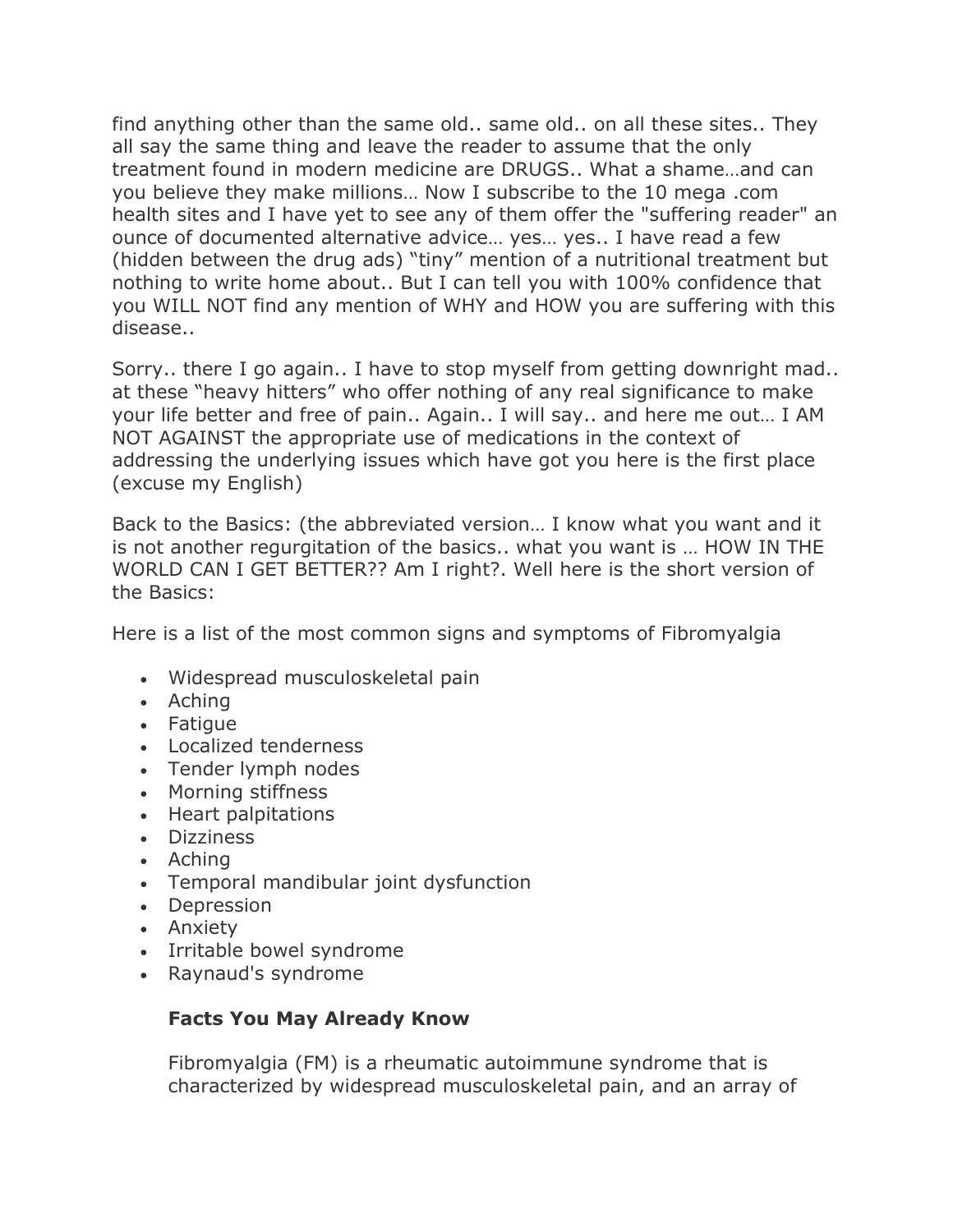other symptoms. The symptoms may vary from day to day, ranging from moderate discomfort to severe disability.

In 1986, sixteen medical centers in the United States and Canada joined together in a study to determine the criteria for diagnosing this condition. In 1990, a committee from the American College of Rheumatology (ACR) proposed diagnostic criteria for a diagnosis of fibromyalgia. They suggested that the criteria for fibromyalgia should include the presence of widespread pain in combination with tenderness at 11 or more of the 18 specific tender point sites.

Here are some "gold" nuggets you can sink your teeth into..

a) There is no ONE treatment for Fibromyalgia..meaning forget the notion that a specific vitamin or drug is going to cure fibromyalgia

b) Change your mind-set on "looking" for the XYZ miracle treatment and begin to learn the importance of looking for the "real" cause(s) of your health condition.

c) Remember, treatment is not "disease-specific" but rather treatment is "patient-specific". This means that two people suffering with fibromyalgia may find that each receives two entirely different treatments and both dramatically improve.. One patient may find that the underlying cause of their condition is due to a thyroid problem, while the other person finds that their problem was due to a bacterial infection of the small intestine.

Does this begin to make sense??

Can you see how foolish it is to assume that the same medication or the same exact supplement would work for all people suffering with fibromyalgia or any other auto-immune disease?

Begin to see how illogical it is to search for a specific treatment when in reality common sense should tell us, that just maybe..what is causing your condition may be entirely different from what is causing your friend's fibromyalgia..

Now I hear you LOUD and clear.. you may be thinking, that sounds good but how do I find out what is causing MY problem.. and who is going to help me figure this whole thing out??

Well.. this is where YOU need to take the initiative and LEARN the facts and present them to your doctor.. DON'T take no for an answer.. If your doctor refuses to "ACCEPT" the FACTS then it may be time to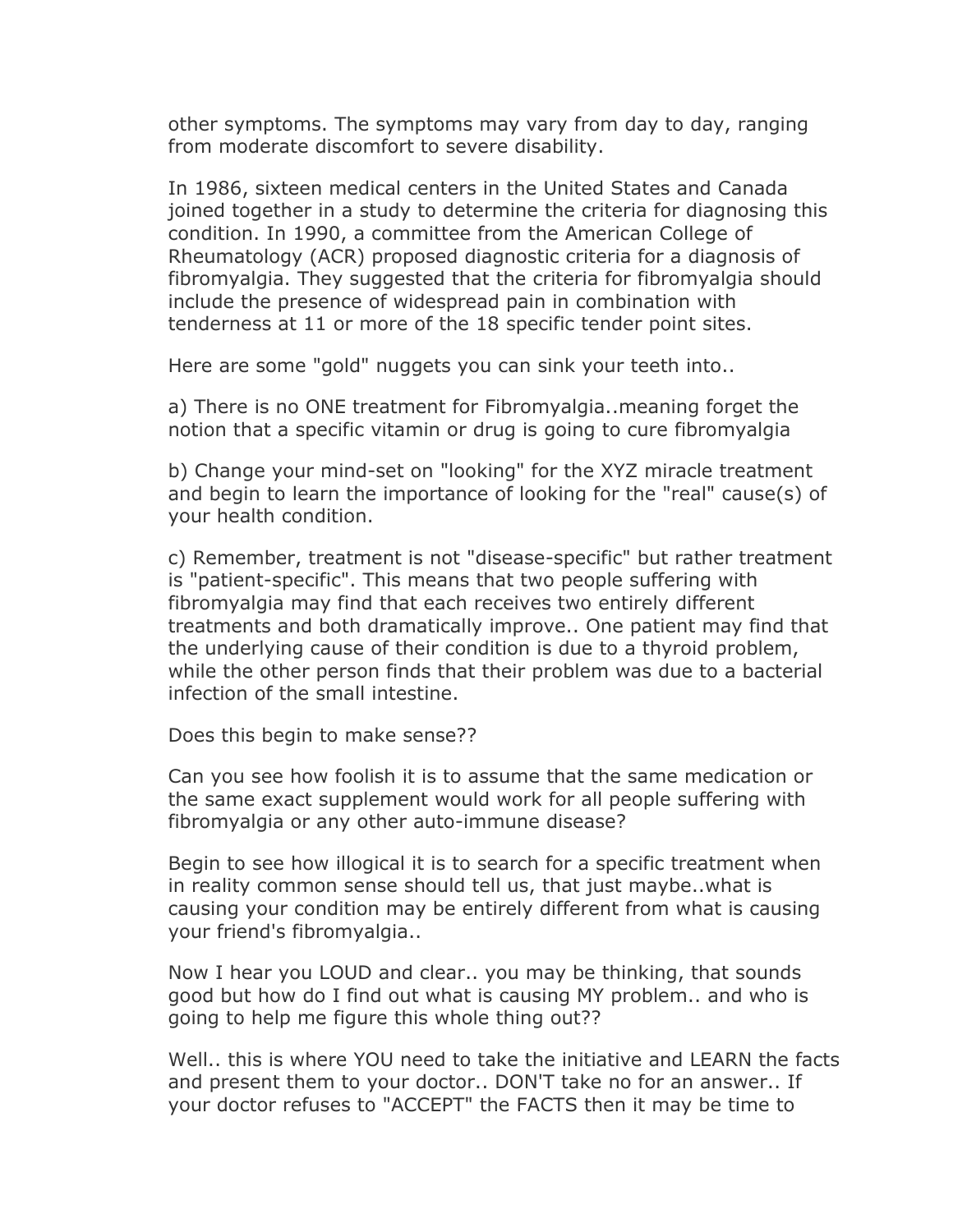move on and find a doctor who is staying current with the medical literature.

The following tests should be considered and eventually ordered by your physician.. Most insurance companies WILL pay for these tests. However, your physician has to order them..

I am going to encourage you to educate yourself on the following tests.. For each test, I will explain the significance of why the test should be order and what the results would mean for you and your condition.. Remember, you are simply one to three tests away from making Fibromyalgia a bad memory.

The most important thing to consider when searching for the solution for fibromyalgia or any other disease entity, is the fact that there are a variety of influences that are most likely contributing to your sickness. Looking for the causal chain is of primary importance in determining the course of action that each person needs to take to get well. Diet, food selection, gut integrity, adrenal function, and metabolic support are the first areas to consider.

Heavy metals, thyroid, bacterial/parasitic infection and hormonal imbalances as well as gut integrity are significant clues that could be disrupting the whole process of cellular metabolism as it relates to lactate build up, energy production, and fatigue.

Here are the key tests that one needs to have done in order to get well..

**Chemistry Profile (Blood)** This profile generally includes the following tests: Albumin, Alkaline Phosphatase, Aspartate Aminotransferase, Bilirubin, Calcium, Creatinine, Lactate Dehydrogenase, Phosphorus, Total Protein, Urea Nitrogen, Uric Acid, and may contain others.

**My Comments:** The basics of all patient evaluation should include a general metabolic panel, CBC.. etc.. Remember, the most obvious health challenges should always be ruled out prior to the ordering of Functional Medicine Lab Work. Most patients I consult with have already had a pretty decent work-up by their family physician and/or the rheumatologist. The problem stems from the fact that these tests..although being extremely vital to a basic work-up, are 9 times out 10 negative.. Nothing wrong! Nothing can be more frustrating than to hear your doctor say, that your blood test were all normal and he/she can not determine WHY you are having all these problems..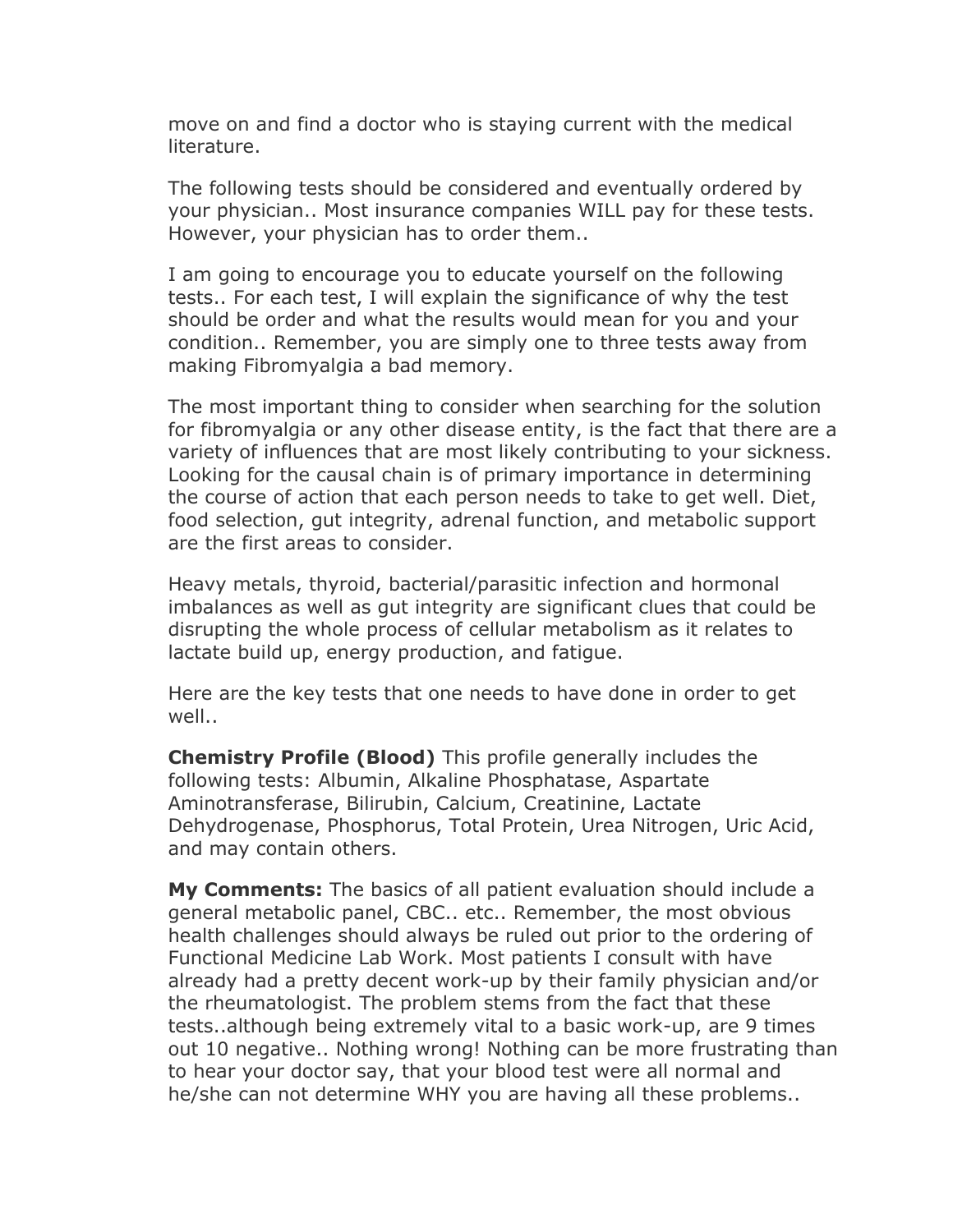Well this leads us to the next level of medical management and it is termed Functional Medicine Lab testing. The first test I recommend and it is the Hallmark test used to properly assess my patients suffering with Fibromyalgia. This one test is worth it's weight in gold.. but is totally overlooked.. or better yet not known by traditional physicians. The name of the test is called...

### **Array 2 – Intestinal Antigenic Permeability Screen (from Cyrex Labs)**

This test was developed by Dr. Vojdani and is designed to evaluate the mucosal lining of your intestines. Here is short bio on Dr. Vojdani.. Impressive!! Remember he is one of the many professors across the country who TEACH your family doctor what he/she knows (or should I say what he/she "should" know...)

Dr. Aristo Vojdani is a renowned expert in immune function disorders and immunoassay technology. He was called before the U.S. Senate Committee on Veterans Affairs to provide crucial evidence proving the existence of the neuroimmunological disorders suffered by Persian Gulf war veterans. His testimony was instrumental in creating the law that now guarantees free medical care for affected Veterans. Dr. Vojdani has published 69 peer-reviewed scientific articles and holds 6 patents on inventions related to immunoassay technology. He continues to conduct cutting edge immune system related research and to serve as an Associate Professor at Charles R. Drew School of Medicine and Science in Los Angeles.

Read this carefully... it is one of the MOST important things you will learn on WHY you may be suffering with fibromyalgia or may I say.. any number of "auto-immune diseases.

Now look at the above picture.. what you see is something called the Mucosal Barrier.. The mucosal barrier is found in the small intestines, lung, sinuses, urinary tract etc.. and has many functions but for this report.. I am only going to discuss two.

First, the Mucosal Barrier acts a protective barrier preventing "toxins" from entering the circulation. These toxins can be anything from viruses, bacteria, chemical exposures, food sensitivities and a bunch more. For the above illustration, let me use a chemical toxin like formaldehyde.. OK.. lets say you inhale this toxin.. normally if your mucosal lining (barrier) is healthy it will NOT allow it to enter the blood stream.. By the way.. the big "orange" ones above represent the bad guys.. Medically they are called "antigens".. Viruses, bacteria,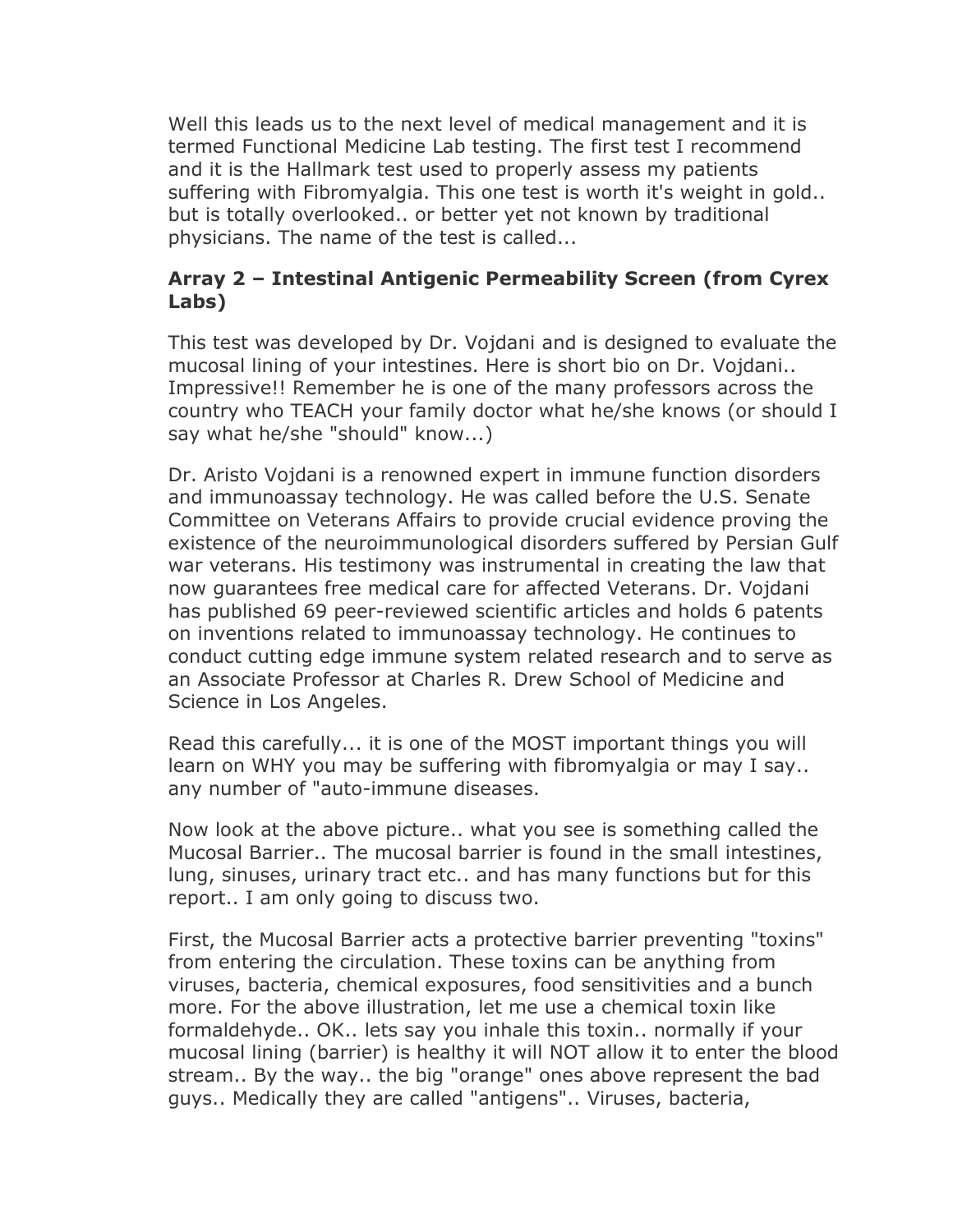undigested protein, chemicals are all considered antigens.. The "small ones" above represent the "good guys".. nutrients, minerals, amino acids and everything that is GOOD that SHOULD enter the circulation.

Now again as long as your mucosal barrier is healthy.. the bad guys should stay out and the good guys are allowed into the circulation to supply nutrients to the cell.

With me??

The above picture represents the ideal..

Simply put.. Healthy mucosa allows nutrients to pass the barrier while blocking the entry of toxins..

This picture shows what happens when the barrier is damaged. Not only are the "bad guys (antigens) sneaking into the blood (circulation) but the nutrients (good guys) are blocked, not able to get into the blood and feed the cell.

Now something bad will happen when the above occurs...You will have something called an antibody-antigen reaction...This means that the "bad guys" (antigens) are in battle with the "antibodies" (soldiers of the immune system)

Is this making sense??

Abnormalities of the immune or mechanical barriers leads to an inflammatory cascade of events. Now think about this.. if the cell is not "fed" no wonder you are fatigued.. The mitochondria (the powerhouse of the cell) is damaged..

Now I am going to share something that will knock your socks off. Unfortunately, due to the complexity of this topic, I will have to reserve it for another report..but I WILL give you a small nugget to bite on..

Serotonin and benzodiazopines are produced in the mucosal lining.. What is that.. yes.. when the mucosal lining is damaged.. your body CANNOT produce adequate amounts of the essential neurotransmitters such as serotonin, dopamine and norepinephrine. etc..and can you believe benzodiazopines.. No wonder Zoloft, Effexor, Xanax are prescribed by the truck loads..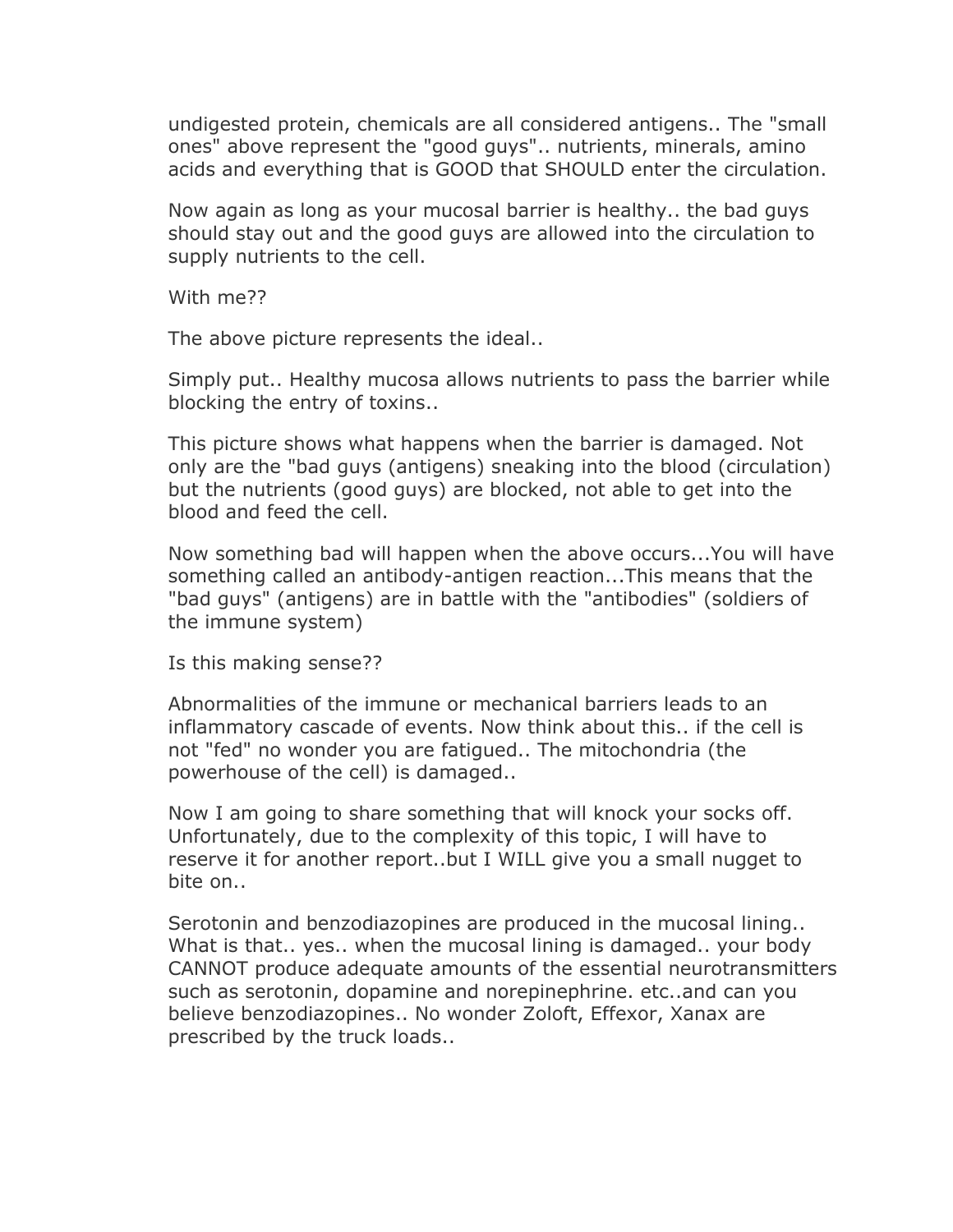Does it make sense that just maybe.. if you "healed" your mucosal barrier you would not need to take Zoloft, Prozac and any of the more common antidepressants? Well.. think about it..

## **SIDE NOTE**

If you are taking antidepressants or benzodiazopines (Ativan, Valium, Xanax) and are having a hard time or better yet an impossible time attempting to get off these meds... then you better believe that you should DEMAND that your doctor order the appropriate tests to check your mucosal barrier.. I would bet that over 90% of people who have been unable to get off these psychiatric medications have a compromised mucosal barrier function. Again, this is a "major" topic for another report.

Now if you think this is new information.. think again.. Dr. Michael Gershon from Columbia-Presbyterian Medical Center wrote a book titled The Second Brain: A Groundbreaking New Understanding of Nervous Disorders of the Stomach and Intestine a number of years ago.. His research provides "exhaustive" documentation of the importance of the mucosal health and the production of serotonin, norepinephrine, dopamine and benzodiazopines

It has been observed that patients with fibromyalgia have alterations in the metabolism and regulation of neurotransmitters such as serotonin, norepinephrine, and dopamine.

Now I will warn you.. I would NOT accept anyone wearing a white lab jacket to "discount" something that may be the most important reason for your suffering. PERIOD!!

Proper testing can identify many of these imbalances, and help determine which interventions are likely to be most effective for each patient.

The following lab tests are strongly recommended:

1: Comprehensive Blood Profile (most people have already had a decent blood test)

2: Intestinal Barrier Function Test

3: Cortisol/DHEA Levels

4: Comprehensive Thyroid Profile including thyroid antibodies (DO NOT accept the TSH as the primary test for thyroid health).. I have seen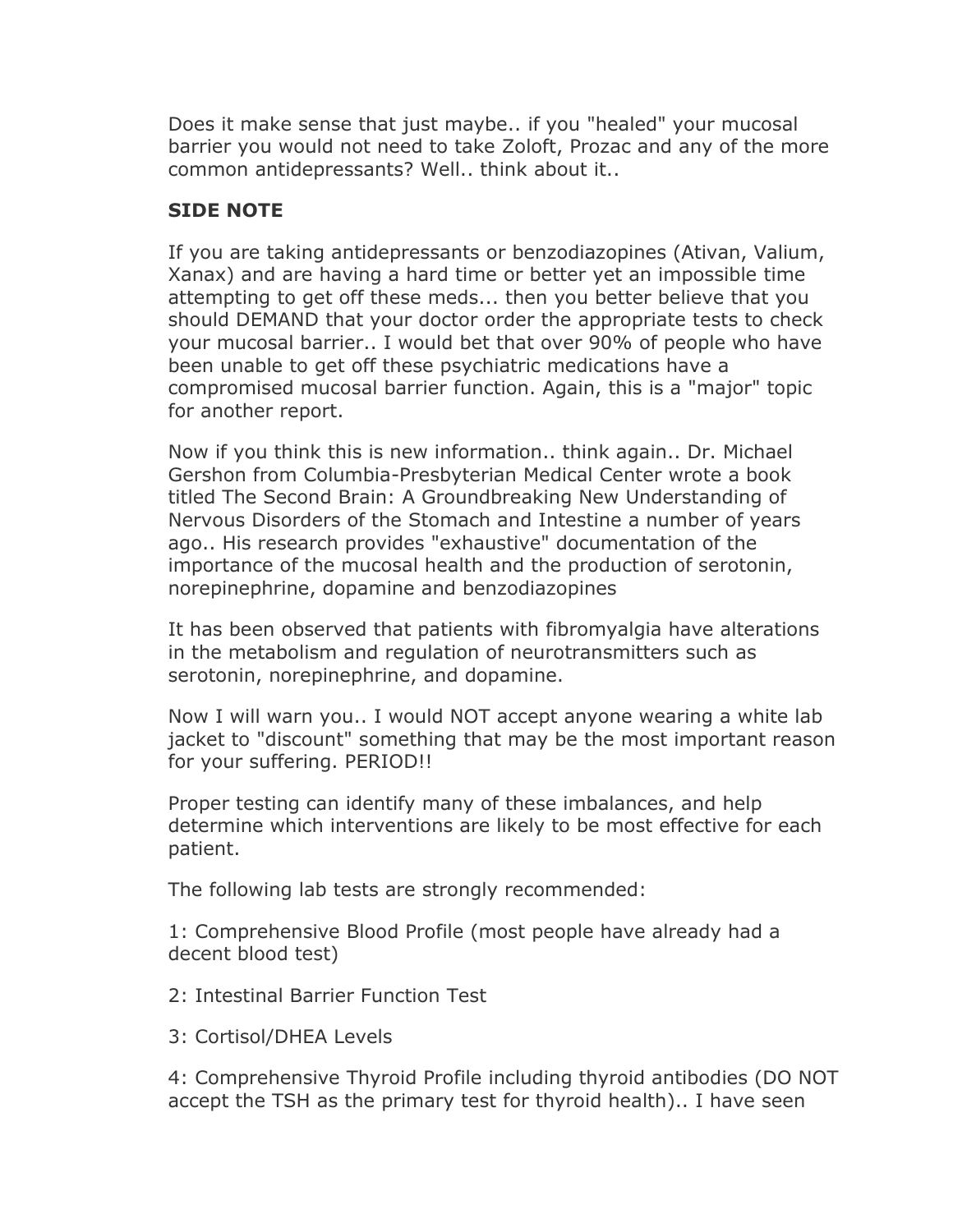too many patients with normal TSH levels exhibit abnormal reverse T3 and antibodies.. A normal TSH DOES NOT mean that your thyroid is functioning optimally..

5: Comprehensive Stool Exam: based on the patients history, I may suspect a bacterial, fungal or parasitic infection. Ordering a comprehensive stool assessment may provide that one piece of the puzzle that can solve your pain and suffering..

Over the last 6 months, I examined two patients both suffering with fibromyalgia who tested positive for a bacterial and parasitic infections.. Would you believe that one round of anti-parasitic medication followed with appropriate re-inoculation of the gut wall with pro-biotics reduced these patients symptoms by 75%..

# **SIDE NOTE**

A comprehensive stool assessment includes "Three" random stool samples NOT one..Most physicians will have the patient provide "one sample" and if negative will assume that nothing is wrong.. This is a MAJOR problem in the world of diagnosis.. For example, one of the patients above had two normal stool samples.. but the third one came back with one of the worst parasitic pathogens.. What would have happened if I only had the patient provide "one" stool sample?? Yes, you are right.. one of the cause(s) of her problem would have been missed..

Remember this and remember it well... the solution for your suffering is NOT to be found in a drug bottle or a bottle of supplements from your local health food store.. The answer lies in knowing what may be the cause(s) of the condition in the first place..

Can it be that your fibromyalgia illness is due to a thyroid problem.. or maybe a GI tract infected with a bacteria or parasite pathogen.. or maybe a compromised mucosal lining blocking the absorption of essential nutrients and contaminated the circulation with antigens (bad guys)?? Well you tell me... a good diagnostic investigation will many times yield a good outcome.. Remember that..

### **SIDE NOTE**

Please do not run out a buy some of the popular parasite programs that you see sitting on the shelves of your local health food store.. NO.. that is the WRONG thing to do.. First of all if you DO have a parasitic infection.. the last thing you want to do is "Self-treat" with